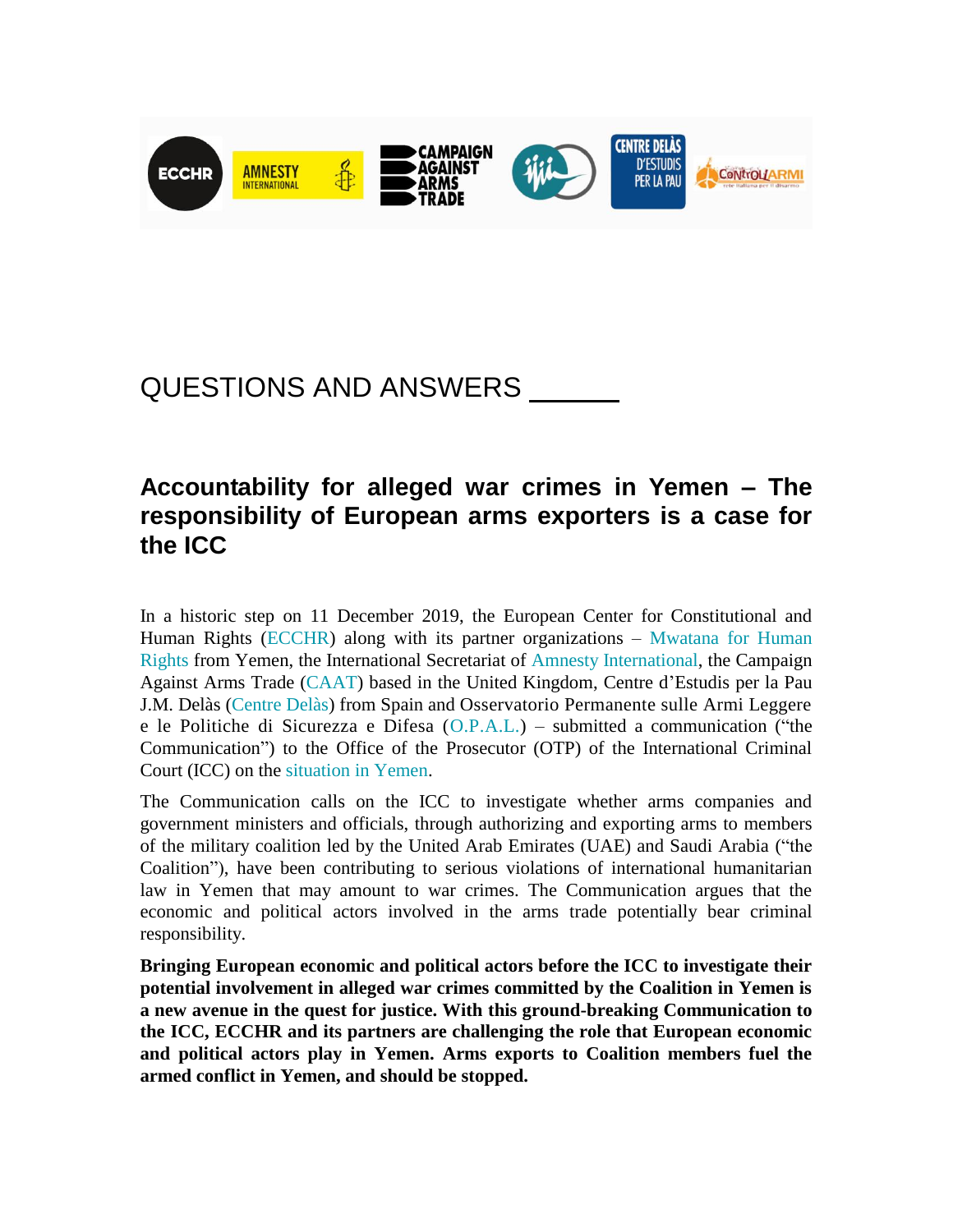#### **1) What is this case about?**

Communications to the ICC against corporate actors are rare, let alone investigations into their activities. This Communication asks the ICC to investigate European corporate actors' responsibility and arms delivery to parties to the Yemen conflict as a contribution to the commission of alleged international crimes. The conflict in Yemen is a landmark example of how company officers as well as government officials could potentially be acting as abettors to international crimes committed by and in other states.

War-torn Yemen suffers from what the UN calls the biggest humanitarian crisis of our times with the loss of civilian lives approaching 100,000. All parties to the conflict have repeatedly violated human rights and international humanitarian law and also contributed to this humanitarian disaster.

Much of the damage done to the civilian population in Yemen is a result of thousands of airstrikes, often indiscriminate and disproportionate, conducted by forces of the Saudi Arabia/UAE-led military coalition. The Coalition became involved in the conflict in March 2015 and initially included Saudi Arabia, UAE, Bahrain, Kuwait, Egypt, Jordan, Morocco, Sudan and Qatar.

Despite the reported serious human rights and international humanitarian law violations, numerous companies from Europe such as Italy, Germany, the UK, Spain and France have continued to arm Coalition members. Particularly Saudi Arabia and the UAE have been supplied with weapons, ammunition and logistical support. European companies – and indirectly European states – have profited from these arms exports to the Coalition.

#### **2) What is the aim of ECCHR's work on this case?**

Exporting arms, even if authorized by export licenses, is not a neutral business transaction. Through arms exports, company officers and government officials can fuel armed conflicts and can even be complicit in war crimes. So far, this issue has been not adequately addressed by law enforcement at a national level, by international tribunals or the ICC.

ECCHR and its partner organizations call on the OPT to investigate the legal responsibility of transnational companies for supplying weapons, ammunition and logistical support to a military coalition that has committed serious violations of international humanitarian law in Yemen on a regular basis.

It is time that the potential criminal responsibility of officers from the arms manufacturing companies is investigated. By seeking an investigation into European company officers, this Communication wants to hold to account powerful actors involved in the arms trade.

#### **3) Why is it important to hold transnational arms companies to account?**

Corporate executives like to portray their actions as politically and legally neutral. But by selling surveillance technologies to repressive regimes or buying raw materials from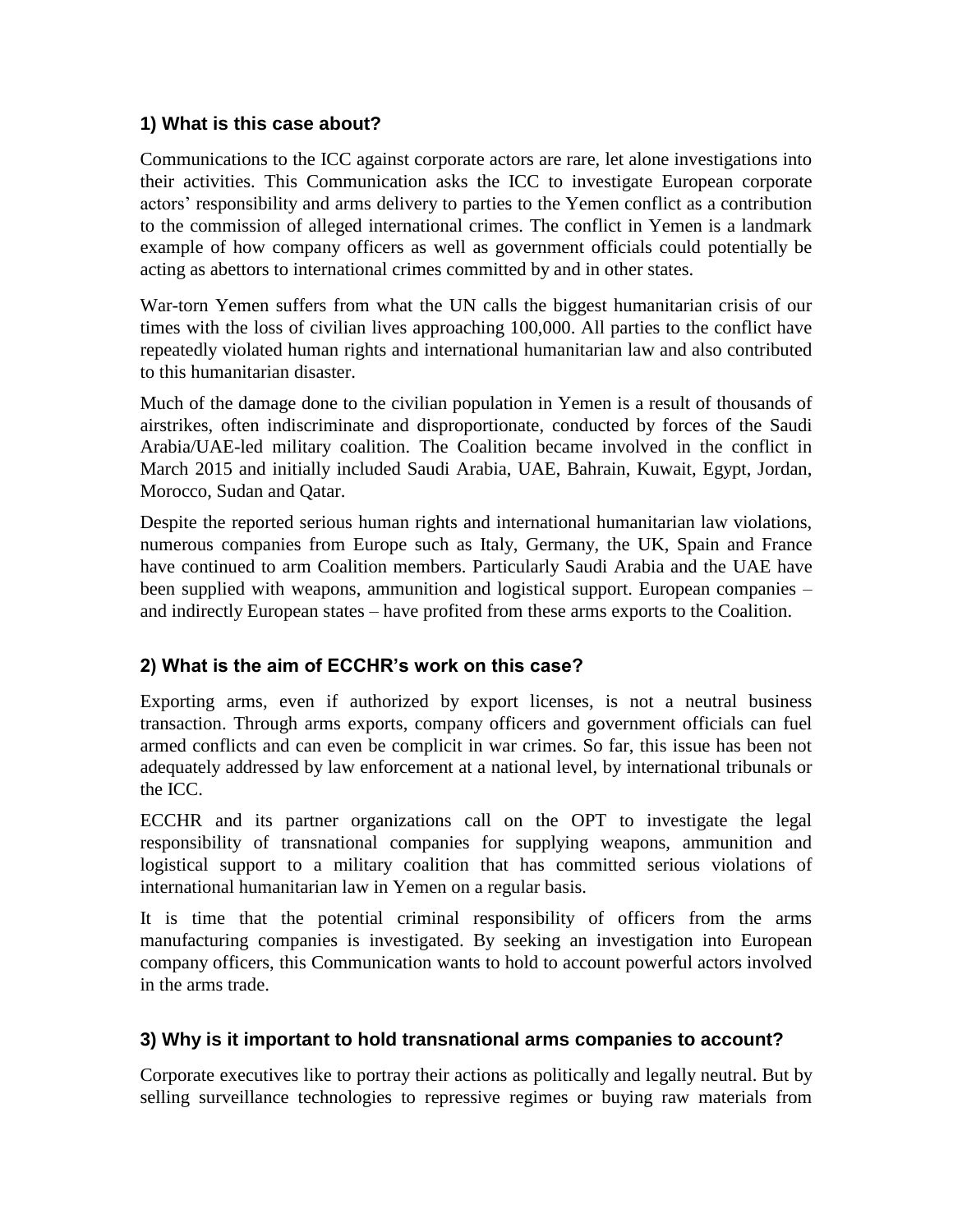conflict zones, corporate actors can facilitate the persecution of government critics, fan the flames of war, and, in some cases, even aid and abet war crimes.

The International Military Tribunal at Nuremberg and the subsequent Nuremberg trials show how international law can help to challenge this. Where grave crimes are committed, it is not just the political and military leaders who belong before a court. The role of corporate executives and managers in dictatorships and wars can and must be subject to investigation.

The arms trade has been much neglected in discussions around corporate human rights responsibilities under the UN Guiding Principles on Business and Human Rights (UNGPs) and the OECD Guidelines on Multinational Enterprises. ECCHR outlines in the Communication how especially the arms trade industry must consider the adverse human rights and humanitarian impact of their marketed products and services. The responsibilities under the UNGPs and OECD Guidelines effectively place a duty of care on corporate officials when entering into arms deals with parties involved in conflicts.

#### **4) Do export licenses exempt companies from criminal liability?**

A state's failure to enforce relevant arms export control laws does not exempt companies from their responsibility to respect human rights and international humanitarian law.

First, a decision by government officials to grant an export license in itself may – under certain circumstances – constitute aiding and abetting war crimes. Second, the fact that a license is given does not free company officials from the obligation to assess the risk of the arms delivered to be used in the commission of international crimes. Third, by receiving a license, the company is not under a duty to export. The license offers the company the opportunity to export, but also leaves the possibility *not* to export. According to the UNGPs, the companies' responsibility to respect human rights "exists over and above compliance with national laws and regulations protecting human rights,"<sup>1</sup> as these responsibilities constitute a global standard of expected conduct applicable to all businesses and in all situations.<sup>2</sup> The UNGPs also highlight that "questions of complicity may arise when a business enterprise contributes to, or is seen as contributing to, adverse human rights impacts caused by other parties."<sup>3</sup>

#### **5) What is the meaning and purpose of a Communication to the International Criminal Court?**

The ICC has jurisdiction over crimes of genocide, crimes against humanity, war crimes, and, from July 2018, over the crime of aggression.

 $\overline{a}$ 

2

- Rachel Davis (Fn 1041 of submission).
- 3 UNGP Principle 17, Commentary.

<sup>1</sup> UNGP Principle 11, Commentary.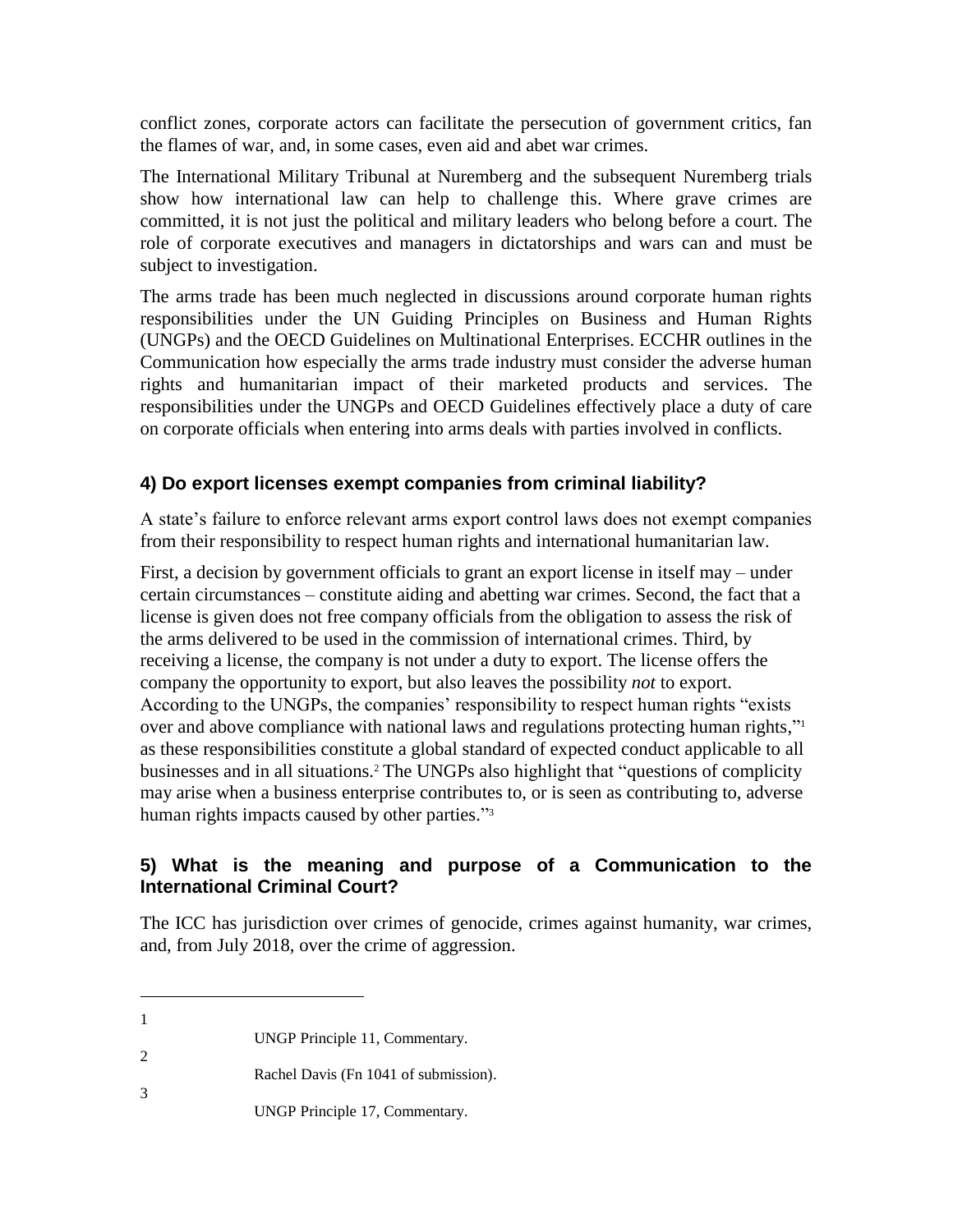A Communication to the OTP brings a potential crime to its attention. It provides the possibility to present an assessment of facts that may amount to a crime or multiple crimes under the Rome Statute. It is the task of the OTP to determine if the allegations have sufficient factual and legal grounds.

Before any formal investigation is opened, the OTP will carry out a preliminary examination. The Court will then consider if there is a reasonable basis to proceed with an investigation, and if the case appears to fall within the jurisdiction of the Court. If so, it will authorize the commencement of an investigation.

#### **6) How can corporations be held accountable under the Rome Statute of the International Criminal Court?**

The ICC in The Hague is a permanent international criminal court. The court deals with what are known as core crimes under international criminal law: genocide, crimes against humanity, war crimes, and – as of July 2018 – also the crime of aggression. The ICC's jurisdiction is far-reaching but not universal. The ICC can only act if: the accused is a national of a state party, the incident(s) occurred on the territory of a state party, or if a non-state party accepts the jurisdiction of the court in relation to a specific crime or situation.

According to the Rome Statute, the ICC has jurisdiction over natural persons. There is no article that provides the ICC with jurisdiction over corporations. However, the ICC has jurisdiction over individuals acting in their corporate capacity such as managers or executive directors.

### **7) For what alleged crime(s) does the Communication request an investigation?**

The Communication requests an investigation by the OTP into the potential complicity of corporate officers and government officials in 26 incidents of airstrikes on residential buildings, schools, hospitals, a museum and world heritage sites which may amount to war crimes under Articles  $8(2)(c)(i)$ , and  $8(2)(e)(i)$ , (ii), (iii) and (iv) of the Rome Statute, namely intentionally directing attacks against the civilian population and against buildings dedicated to education, art, historic monuments, hospitals and places where the sick and wounded are collected

#### **8) Who is the target of the Communication?**

The Communication addresses the supply of arms by several arms manufacturing companies in Europe to members of the Coalition.

ECCHR and its partners are focusing on the companies involved in the production of Eurofighter Typhoon military aircrafts, the Tornado and Mirage aircraft, and refueling planes, as well as the subsequent exports of spare parts and maintenance to keep these aircrafts operational during the course of the conflict.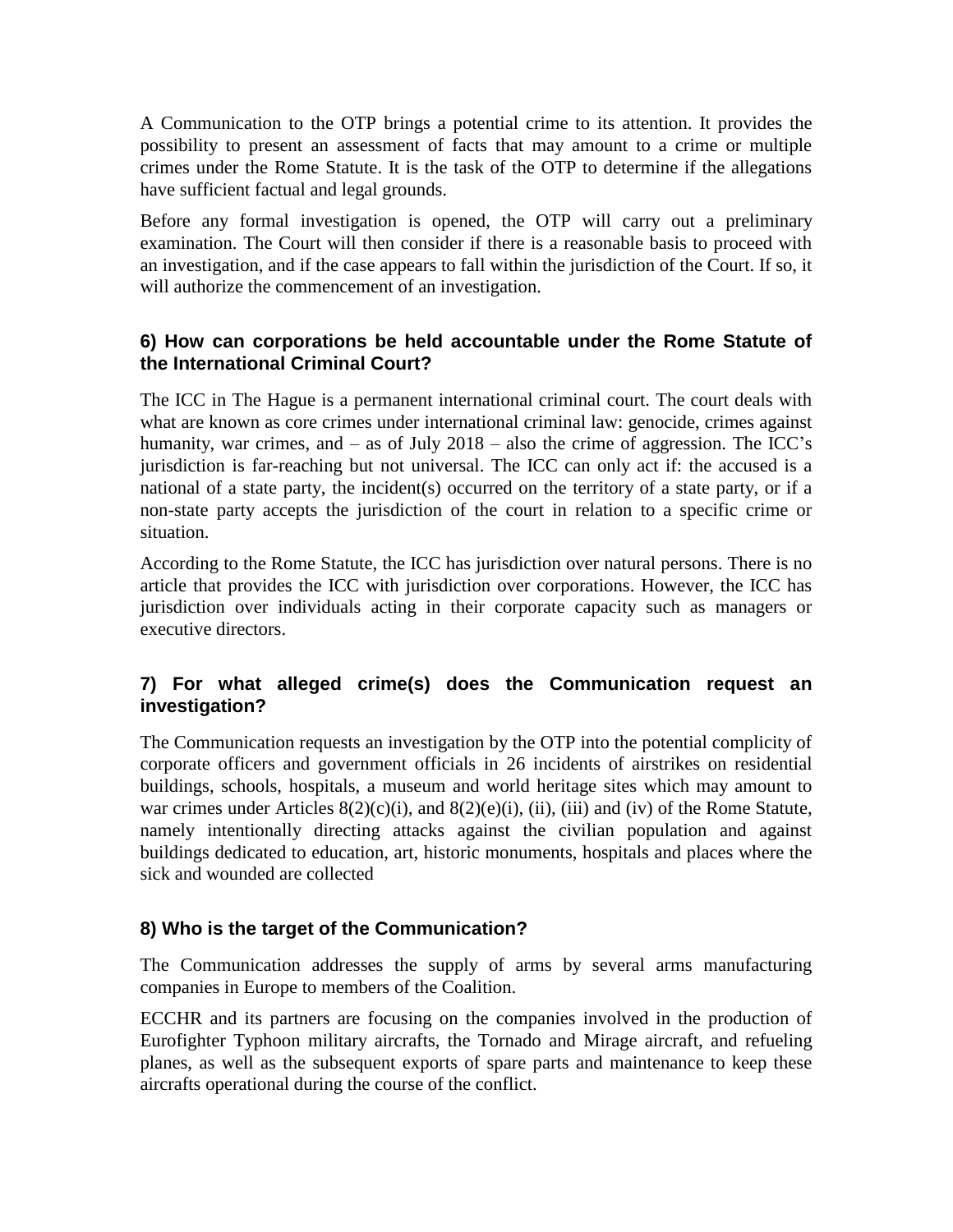The companies which the OTP is asked to investigate are: Airbus Defence and Space S.A. (Spain), Airbus Defence and Space GmbH (Germany), BAE Systems Plc. (UK), Leonardo S.p.A. (Italy), and Dassault Aviation S.A. (France).

In addition, the Communication analyses the role of companies producing guided bombs, bombs and targeting pods used by the military aircrafts. It points at the exports of MK 80 series bombs, Paveway IV guided bombs, and Storm Shadow and Brimstone Missiles, all evidenced to have been used in the conflict. The companies involved are: Raytheon Systems Ltd. (UK), MBDA France S.A.S. (France), MBDA UK Ldt. (UK), Rheinmetall AG (Germany) through its subsidiary RWM Italia S.p.A. (Italy), and Thales (France).

Some of these arms – as evidenced in the Communication – have been used in airstrikes in Yemen that may amount to war crimes. Other arms exported have allegedly contributed to the Coalition's capacity to carry out such airstrikes.

Therefore, this Communication requests the OTP to investigate the individual criminal responsibility of some of the high-level officials of these companies. In addition, it asks the OTP to investigate the responsibility of the government officials who authorized these arms exports for the respective European companies which have produced these arms or related parts and components.

#### **9) What information is the Communication based on?**

The 350-page Communication details 26 airstrikes that may amount to war crimes. This is substantiated by evidence gathered by Mwatana for Human Rights through its on-theground research in Yemen including visits to attack sites and testimonies from women and men who witnessed and were harmed by Coalition airstrikes on civilians, civilian houses, cultural property, hospitals and schools. In addition to these testimonies, photographic evidence and satellite imagery, as well as a large number of public documents and reports have been used as sources.

Second, an in-depth overview of arms exports from the respective countries to Saudi Arabia and the UAE is set out. This is substantiated by information obtained by ECCHR's partners through previous Freedom of Information Requests or other research. Furthermore, government reporting and other public documents are used.

Third, the corporate structure, corporate governance and corporate social responsibility policies of the companies discussed are detailed.

Lastly, the Communication discusses the applicable legal framework, questions of jurisdiction, admissibility, gravity, modes of liability, and then applies this to the factual framework, concluding that an investigation by the OTP is warranted.

#### **10) Which organizations are involved in the Communication?**

The Communication is submitted by the Berlin-based European Center for Constitutional and Human Rights (ECCHR), Mwatana for Human Rights from Yemen, the International Secretariat of Amnesty International, the Campaign Against Arms Trade (CAAT) based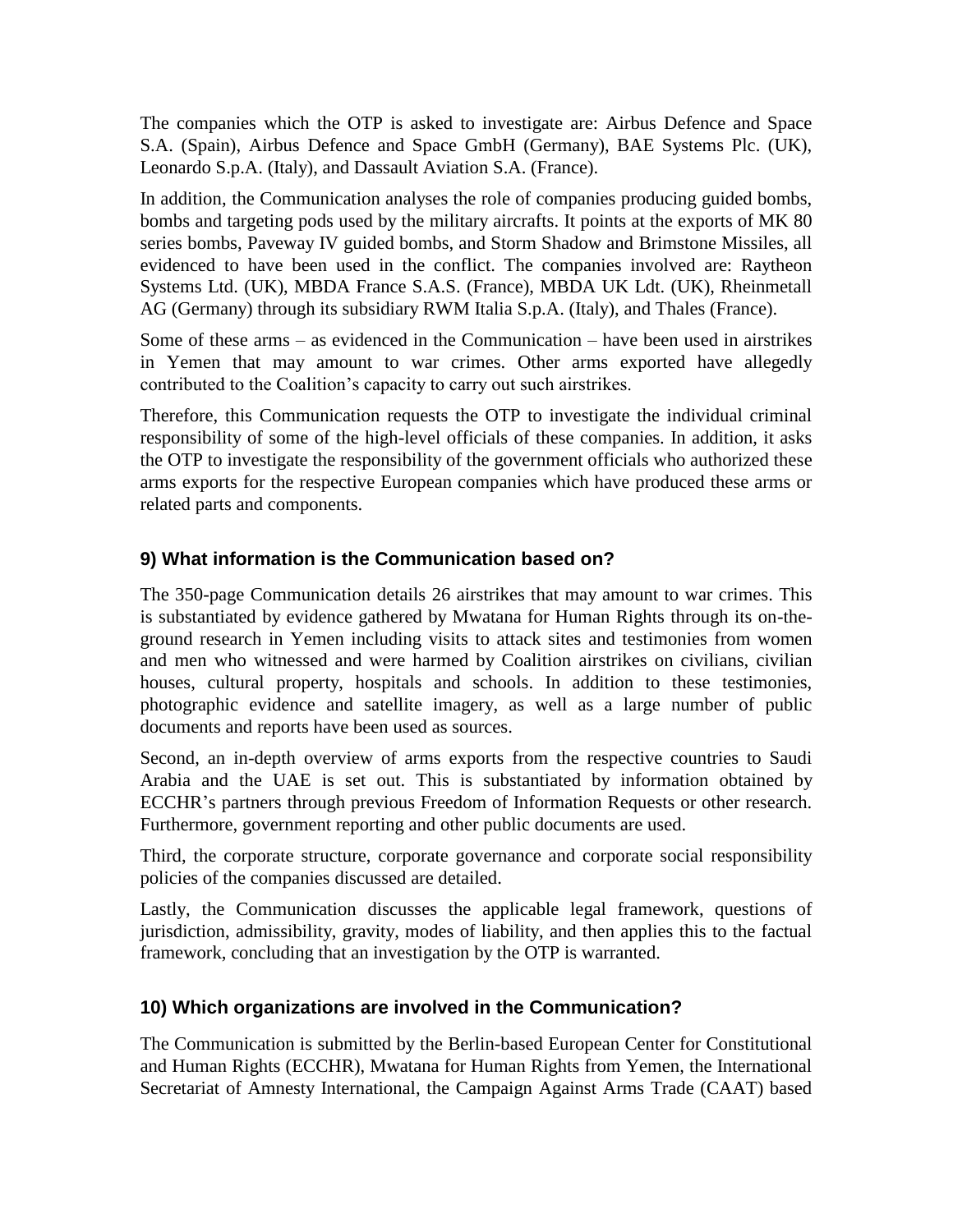in the United Kingdom, Centre d'Estudis per la Pau J.M. Delàs (Centre Delàs) from Spain and Osservatorio Permanente sulle Armi Leggere e le Politiche di Sicurezza e Difesa (O.P.A.L.) from Italy.

ECCHR drafted the Communication and its legal reasoning based on the information gathered by itself and its partner organizations.

#### **11) What role does Mwatana for Human Rights play?**

Mwatana for Human Rights is an independent Yemeni organization involved in defending human rights through field research, reports and other forms of documentation of violations by all sides to the current conflict in Yemen. It gives legal support and assistance to the victims of human rights violations, and advocates at local and international level for better compliance with international law, as well as accountability and redress for past wrongs.

Mwatana's field researchers investigate incidents of international human rights law and international humanitarian law violations. They take witness testimonies, collect photographs and videos and scrutinize and study pieces of evidence to analyse attacks in accordance with local and international laws.

Most of the incident sites described in the Communication were visited by Mwatana's field researchers. They interviewed witnesses and victims, and took photos of the destruction caused and arms used. Mwatana's documentation of the incidents in Yemen is key to this Communication.

#### **12) What is the role of ECCHR?**

ECCHR has long been exploring the topic of arms trade. For three years, it has been working on the role of European companies and government officials in the conflict in Yemen.

ECCHR has filed other criminal complaints against Europe-based corporations for their alleged complicity in crimes committed in the context of repressive regimes or in conflict areas such as the [Lafarge/Syria case.](https://www.ecchr.eu/en/case/lafarge-in-syria-accusations-of-complicity-in-grave-human-rights-violations/)

#### **13) What can be achieved by submitting this Communication to the International Criminal Court?**

A communication to the ICC presents the possibility to report to the OTP an assessment of facts that may amount to a crime or multiple crimes under the Rome Statute. It is the task of the OTP to determine whether or not the suspect is guilty of these crimes.

An investigation must be opened by the OTP in order to achieve accountability for any crimes committed by the Coalition in Yemen and to investigate the role corporate officers may have played in enabling the commission of any such crimes.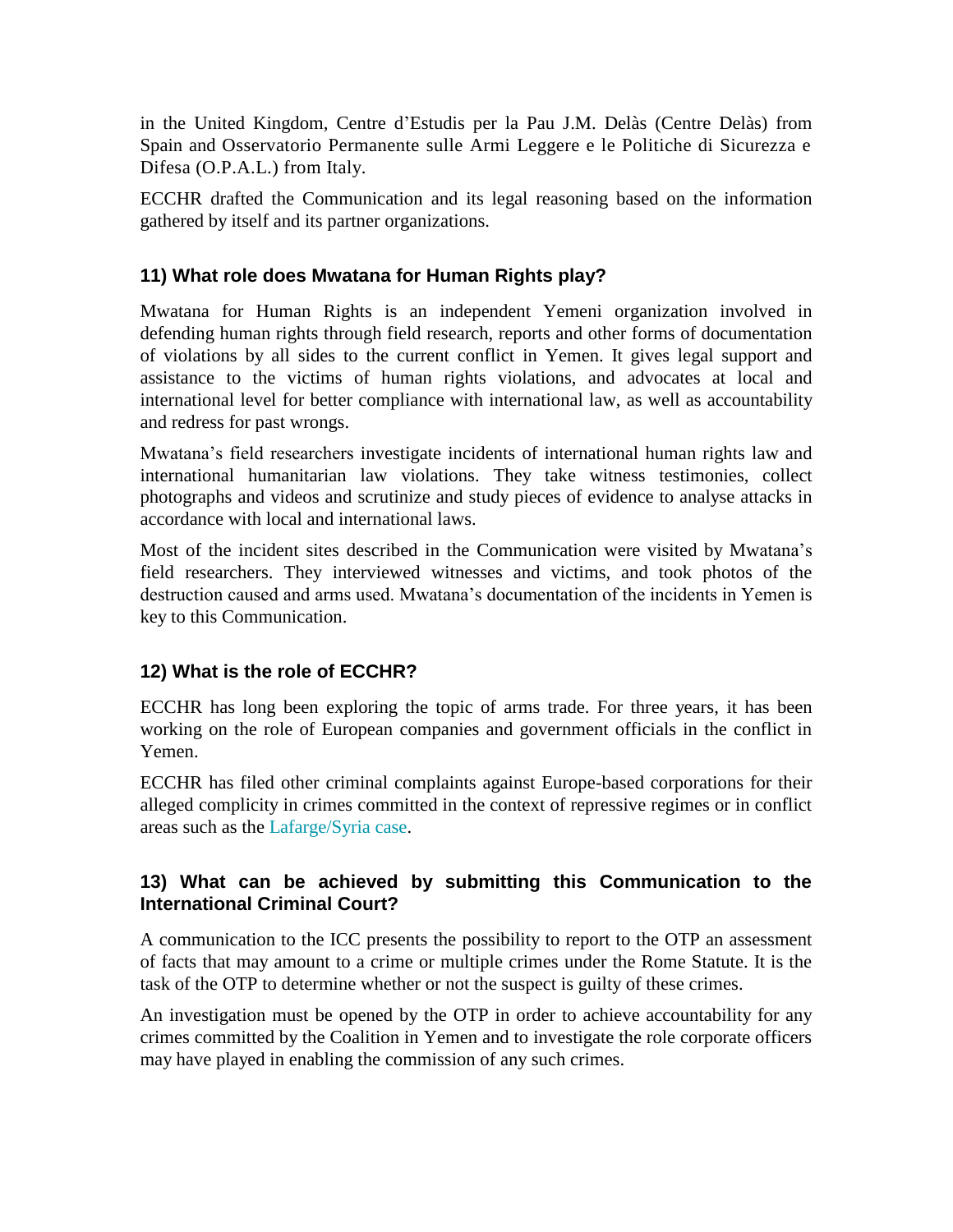The potential outcome of submitting a Communication to the ICC is the opening of a preliminary investigation into the situation in Yemen. It could also result in the exercise of positive complementarity by the OTP by encouraging national investigations into arms exports that may have contributed to the commission of alleged crimes in Yemen.

In addition, national prosecutors could start to investigate arms exports to Coalition members by arms manufacturing companies incorporated in their jurisdictions.

#### **14) Why did ECCHR use a Communication to the ICC as an avenue?**

Investigating the crimes alleged in the Communication at a domestic level is complicated due to the transnational character of the corporations involved, their complex structures, the overall opaqueness of data on arms exports, the lack of willingness and ability to investigate companies, and the fact that the main crimes are alleged to have been committed in Yemen. Currently, there is a lack of national investigation into this matter and a resulting lack of prosecution in the domestic jurisdictions in Europe.

Pursuing accountability efforts for Yemen would not only represent a step towards closing this corporate impunity gap but would also provide the OTP with a sound basis to investigate the role of important actors in the war in Yemen. The European dimension and potential complicity in serious violations in Yemen that may amount to international crimes needs more attention and is deserving of criminal investigations.

Moreover, the Communication might serve as a model and inspiration for other civil society organizations that are confronted with alleged crimes committed in their countries through the use of foreign arms, and who would like to file criminal complaints on similar grounds.

Using a criminal law route can contribute to the ongoing public law challenge against arms export licenses. The Communication shows that the question of the legality of arms exports to Saudi Arabia and the UAE is not only one of public law. When making the wrong decisions on arms exports, both government officials as well as corporate actors may also be criminally liable. This claim strengthens the importance of licensing decisions, as they must also consider international criminal law aspects.

#### **15) What other legal means and avenues are possible to tackle the responsibility of corporations in alleged war crimes (in Yemen)?**

It is possible to file criminal complaints in the national jurisdictions requesting domestic authorities to investigate the arms exports undertaken from their jurisdiction. For example, ECCHR, Mwatana for Human Rights and [Rete Disarmo](https://www.disarmo.org/) (Italy) filed a criminal complaint in April 2018 with the public prosecutor in Rome for an investigation into arms exports by RWM Italia – a Rheinmetall subsidiary – to Saudi Arabia and their use in the Yemen war.

Under the Rome Statute, a case is not admissible before the ICC if it is being investigated or prosecuted by a state which has jurisdiction over it, unless the state is unwilling or unable to genuinely carry out the investigation or prosecution.